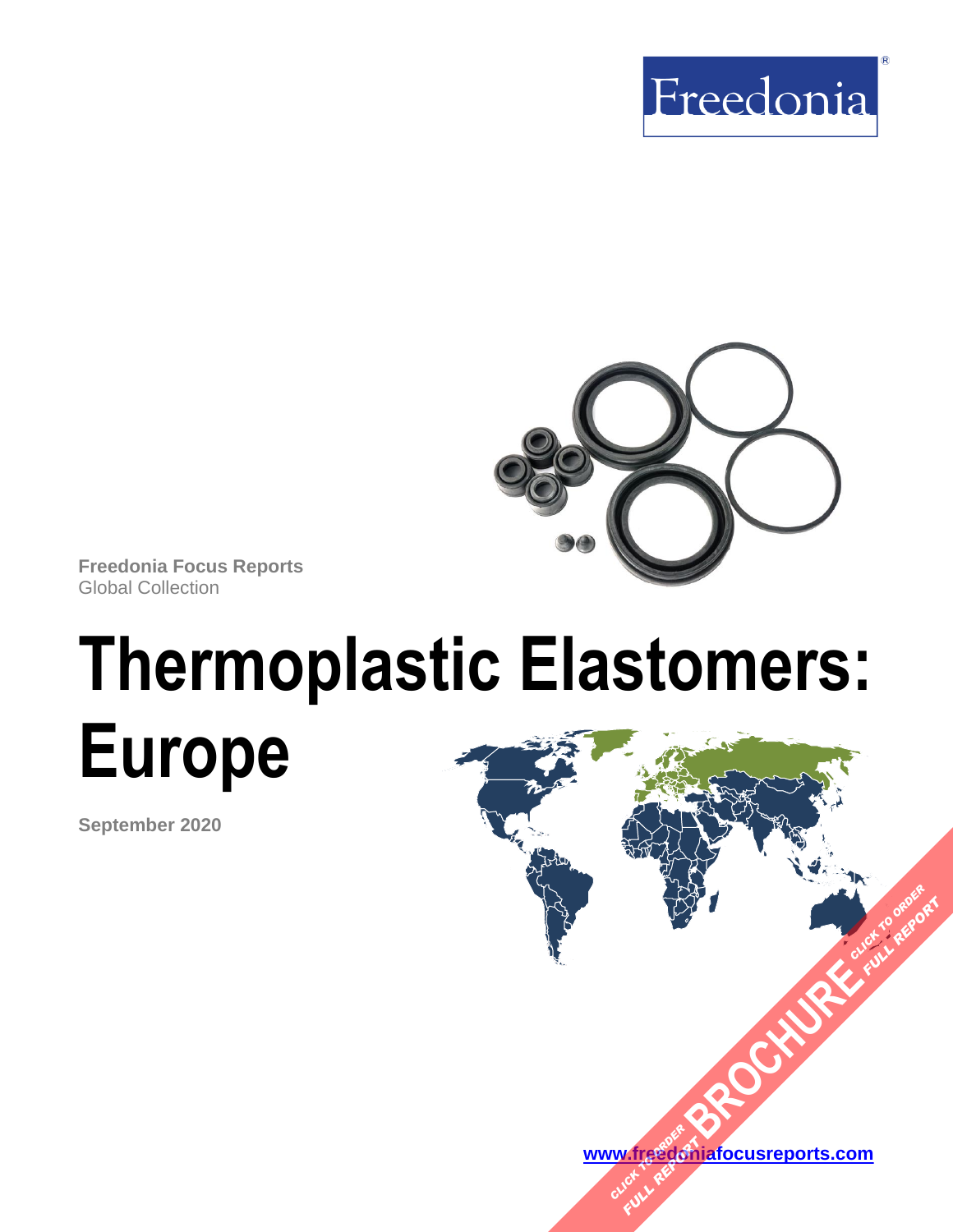# **Table of Contents**

| 1. Highlights                            | 3              |
|------------------------------------------|----------------|
| 2. Market Environment                    | 4              |
| <b>Historical Trends</b>                 | 4              |
| Key Economic Indicators                  | 5              |
| Near-Term Impact of COVID-19             | 6              |
| Sustainability & New Product Development | $\overline{7}$ |
| Demand by Country Overview               | 8              |
| 3. Segmentation & Forecasts              | 9              |
| Products                                 | 9              |
| <b>Styrenic Block Copolymers</b>         | 11             |
| <b>Thermoplastic Polyolefins</b>         | 12             |
| <b>Polyolefin Elastomers</b>             | 13             |
| Thermoplastic Vulcanizates               | 14             |
| <b>Other Products</b>                    | 15             |
| Markets                                  | 17             |
| <b>Motor Vehicles</b>                    | 18             |
| Asphalt & Roofing                        | 18             |
| <b>Consumer Goods</b>                    | 19             |
| <b>Industrial Products</b>               | 20             |
| <b>Other Markets</b>                     | 20             |
| Supply & Demand                          | 23             |
| 4. Industry Structure                    | 24             |
| <b>Industry Characteristics</b>          | 24             |
| <b>Market Leaders</b>                    | 25             |
| Exxon Mobil                              | 25             |
| Kraton                                   | 26             |
| LyondellBasell                           | 26             |
| 5. About This Report                     | 28             |
| Scope                                    | 28             |
| Sources                                  | 29             |
| <b>Industry Codes</b>                    | 30             |
| Freedonia Methodology                    | 30             |
| Resources                                | 32             |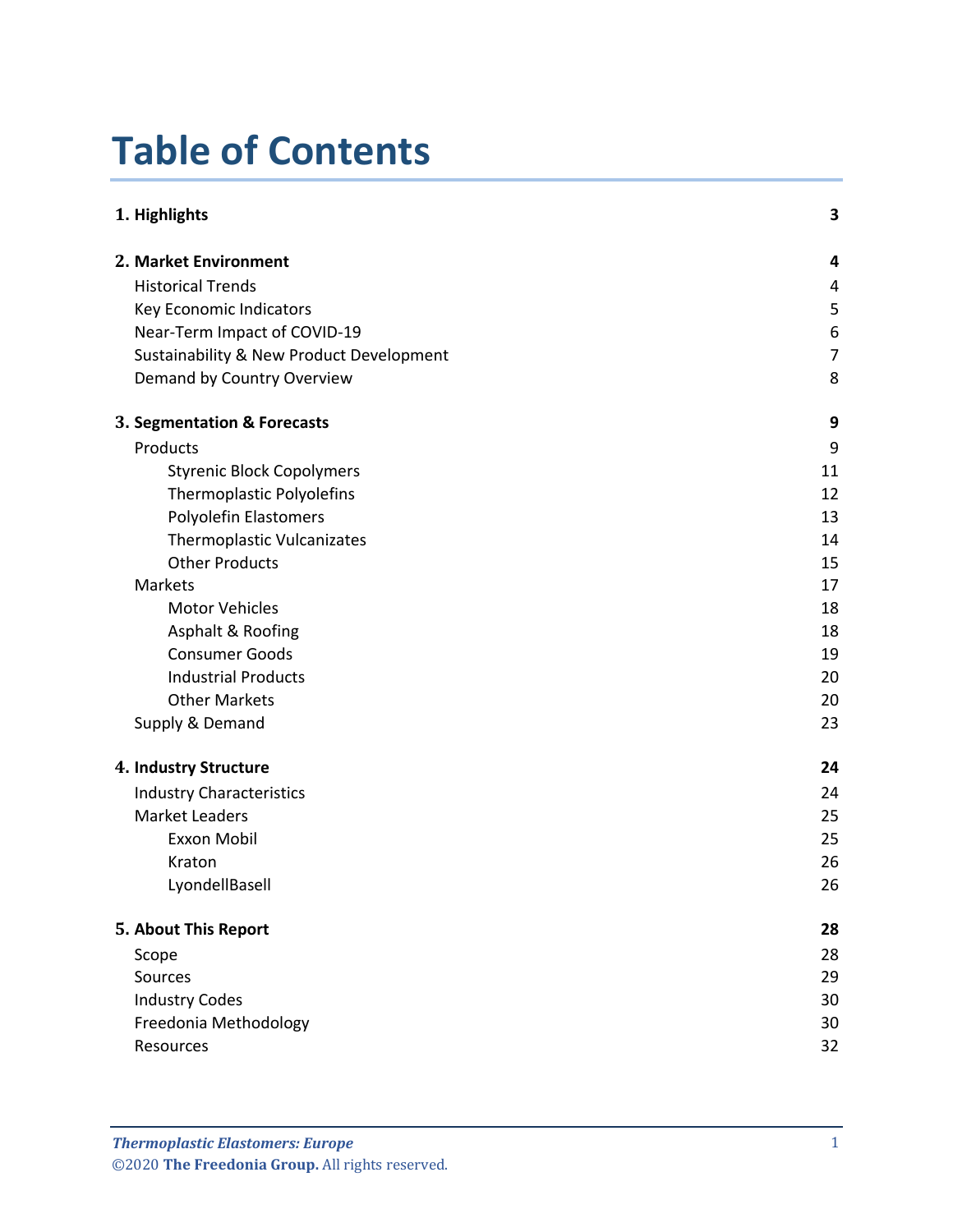## **List of Tables & Figures**

| Figure 1   Europe: Key Trends in the Thermoplastic Elastomer Market, 2019 - 2024       | 3  |
|----------------------------------------------------------------------------------------|----|
| Figure 2   Europe: Thermoplastic Elastomer Demand Trends, 2009 - 2019                  | 4  |
| Table 1   Europe: Key Indicators for Thermoplastic Elastomer Demand, 2009 - 2024       |    |
| (2018US\$ bil)                                                                         | 5  |
| Figure 3   Europe: Thermoplastic Elastomer Demand by Country, 2019 (%)                 | 8  |
| Figure 4   Europe: Thermoplastic Elastomer Demand by Product, 2009 - 2024 (000 m tons) | 9  |
| Table 2   Europe: Thermoplastic Elastomer Demand by Product, 2009 - 2024 (000 m tons)  | 9  |
| Figure 5   Europe: Thermoplastic Elastomer Demand by Product, 2009 – 2024 (%)          | 10 |
| Figure 6   Europe: Thermoplastic Elastomer Demand by Market, 2009 - 2024 (000 m tons)  | 17 |
| Table 3   Europe: Thermoplastic Elastomer Demand by Market, 2009 - 2024 (000 m tons)   | 17 |
| Figure 7   Europe: Thermoplastic Elastomer Demand by Market, 2009 - 2024 (%)           | 22 |
| Table 4   Europe: Thermoplastic Elastomer Supply & Demand, 2009 - 2024 (000 m tons)    | 23 |
| Table 5   Europe: Selected Suppliers to the Thermoplastic Elastomer Market             | 27 |
| Table 6   Countries in Western Europe                                                  | 29 |
| Table 7   Countries in Eastern Europe                                                  | 29 |
| Table 8   HS Codes Related to Thermoplastic Elastomers                                 | 30 |
| Table 9   NACE Codes Related to Thermoplastic Elastomers                               | 30 |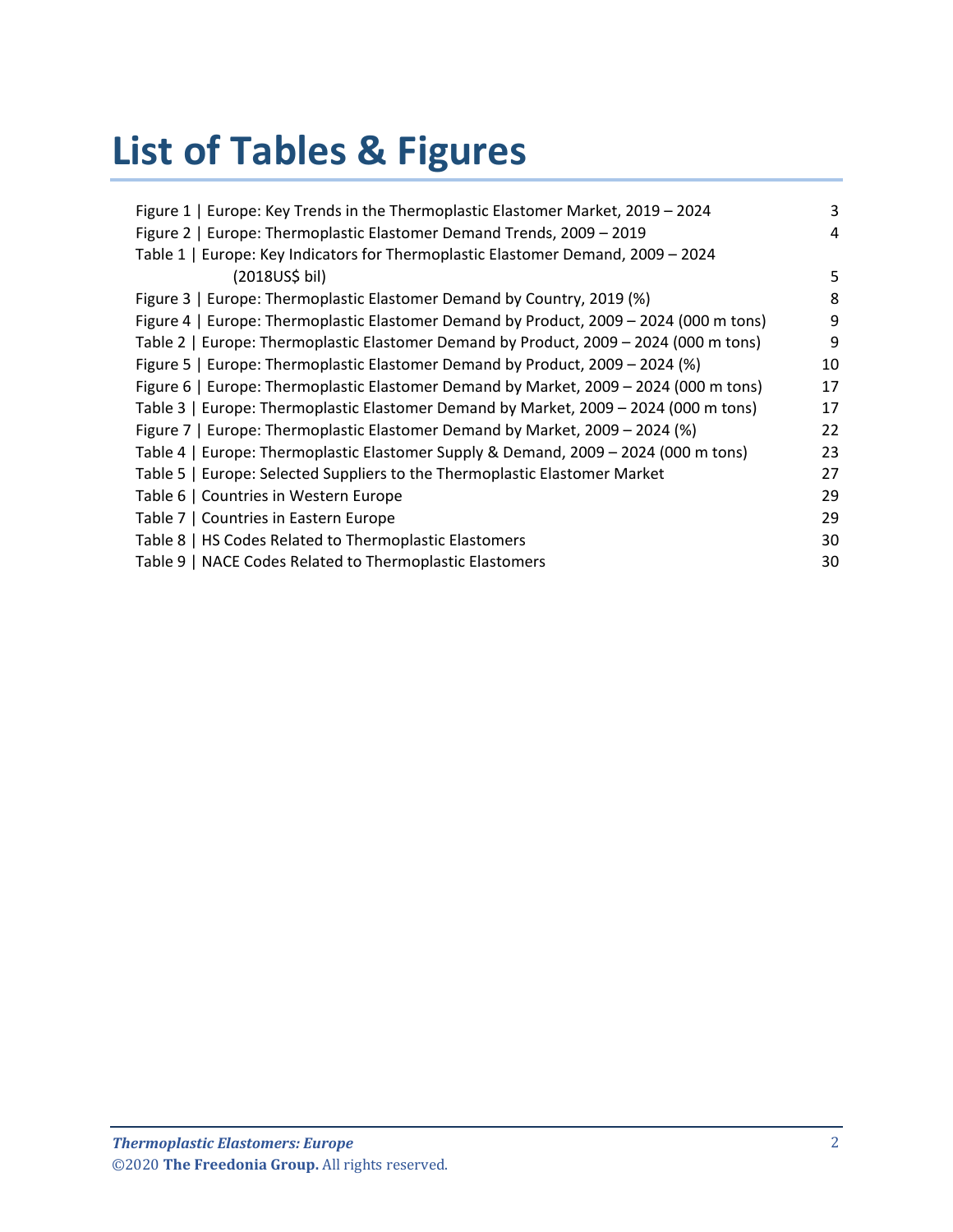## <span id="page-3-1"></span><span id="page-3-0"></span>**Scope**

This report forecasts to 2024 thermoplastic elastomer (TPE) European demand and production in metric tons. Total demand is segmented by product in terms of:

- styrenic block copolymers (SBCs)
- thermoplastic polyolefins (TPOs)
- polyolefin elastomers (POEs)
- thermoplastic vulcanizates (TPVs)
- other products such as thermoplastic polyurethanes and copolyester elastomers

Total demand is also segmented by market as follows:

- motor vehicles
- asphalt and roofing
- consumer goods
- industrial products
- other markets such as adhesives, sealants, and coatings; packaging; and medical products

To illustrate historical trends, total demand is provided in annual series from 2009 to 2019; production and the various segments are reported at five-year intervals for 2009, 2014, and 2019.

For the purposes of this report, a TPE is defined as any thermoplastic material that exhibits elastomeric properties; TPEs therefore offer the functional performance characteristics of thermoset rubber, but are processed using the methods and machinery of rigid thermoplastics.

SBCs that do not exhibit elastomeric properties (i.e., high styrene products that contain roughly 60% or more styrene) are excluded from the scope of this report.

While TPOs and TPVs are "polyolefin elastomers" in a technical sense, they are defined separately for the purposes of this report. Furthermore, vulcanized olefin elastomers such as ethylene propylene diene monomer (EPDM) and ethylene-propylene rubber are not TPEs and are thus excluded.

Compounds with vulcanized elastomers are considered to be TPVs rather than TPOs. Various sources and manufacturers differ on the degree of vulcanization required to define an olefinic TPE as a TPV, so estimates of current global demand can vary.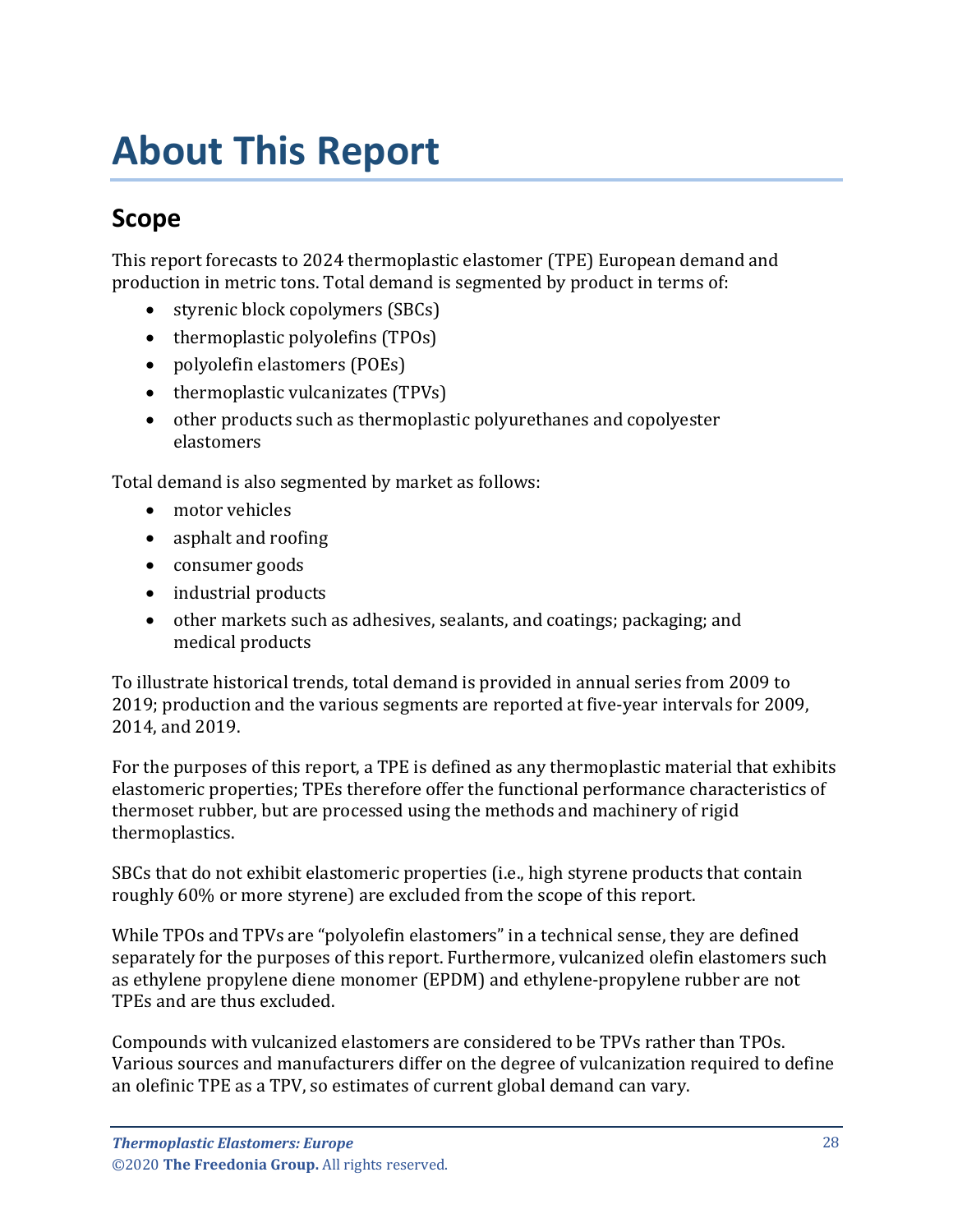Key macroeconomic indicators are also provided with quantified trends. Other various topics, including profiles of pertinent leading suppliers, are covered in this report. A full outline of report items by page is available in the Table of Contents.

<span id="page-4-1"></span>

| Table 6   Countries in Western Europe |             |               |                           |
|---------------------------------------|-------------|---------------|---------------------------|
| Andorra                               | Gibraltar   | Jersey        | Saint Pierre and Miquelon |
| Austria                               | Greece      | Liechtenstein | San Marino                |
| Belgium                               | Greenland   | Luxembourg    | Spain*                    |
| Channel Islands                       | Guernsey    | Malta         | Sweden                    |
| Faeroe Islands                        | Iceland     | Monaco        | Switzerland               |
| Finland                               | Ireland     | Netherlands   | United Kingdom*           |
| France*                               | Isle of Man | Norway        | Vatican City              |
| Germany*                              | Italy*      | Portugal      |                           |

For the purposes of this report, Europe encompasses the following countries:

\*Major TPE markets

Source: The Freedonia Group

<span id="page-4-2"></span>

| Table 7   Countries in Eastern Europe |            |          |
|---------------------------------------|------------|----------|
| Albania                               | Hungary    | Romania  |
| <b>Belarus</b>                        | Latvia     | Russia*  |
| Bosnia and Herzegovina                | Lithuania  | Serbia   |
| <b>Bulgaria</b>                       | Macedonia  | Slovakia |
| Croatia                               | Moldova    | Slovenia |
| Czech Republic                        | Montenegro | Ukraine  |
| Estonia                               | Poland     |          |

\*Major TPE market

Source: The Freedonia Group

## <span id="page-4-0"></span>**Sources**

*Thermoplastic Elastomers: Europe* (FE50015) is based on *[Global Thermoplastic Elastomers,](http://www.freedoniagroup.com/DocumentDetails.aspx?ReferrerId=FL-FOCUS&studyid=3825)*  a comprehensive industry study published by The Freedonia Group. Reported findings represent the synthesis and analysis of data from various primary, secondary, macroeconomic, and demographic sources, such as:

- firms participating in the industry, and their suppliers and customers
- government/public agencies
- intergovernmental and non-governmental organizations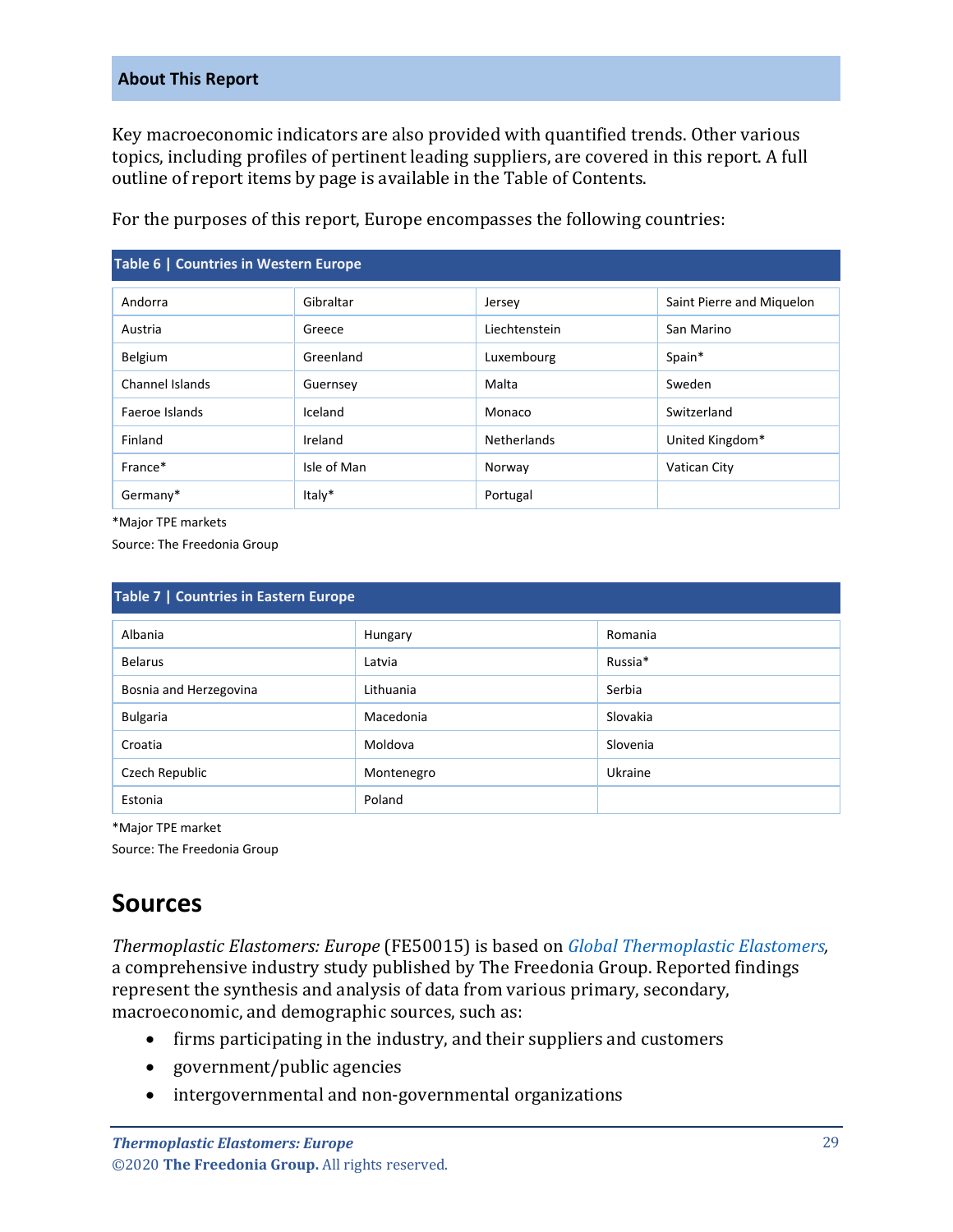- trade associations and their publications
- the business and trade press
- indicator forecasts by The Freedonia Group
- the findings of other reports and studies by The Freedonia Group

Specific sources and additional resources are listed in the Resources section of this publication for reference and to facilitate further research.

## <span id="page-5-0"></span>**Industry Codes**

<span id="page-5-2"></span>

| Table 8   HS Codes Related to Thermoplastic Elastomers |                                                                                                                                                              |  |
|--------------------------------------------------------|--------------------------------------------------------------------------------------------------------------------------------------------------------------|--|
| <b>HS Code</b>                                         | <b>Definition</b>                                                                                                                                            |  |
| 390140                                                 | Ethylene polymers; in primary forms, ethylene-alpha-olefin copolymers                                                                                        |  |
| 390230                                                 | Propylene; other olefin polymers; propylene copolymers in primary forms                                                                                      |  |
| 390319                                                 | Styrene polymers; (other than expansible polystyrene), in primary forms                                                                                      |  |
| 390799                                                 | Polyesters; saturated, in primary forms                                                                                                                      |  |
| 390950                                                 | Polyurethanes; in primary forms                                                                                                                              |  |
| 400219                                                 | Rubber; synthetic, styrene-butadiene rubber and carboxylated styrene-butadiene rubber, other<br>than latex, in primary forms, or in plates, sheets, or strip |  |
| 400249                                                 | Rubber; synthetic, chloroprene (chlorobutadiene) rubber, other than latex, in primary forms                                                                  |  |
| 400280                                                 | Rubber; mixtures of natural and synthetic rubbers, in primary forms or in plates, sheets, or strip                                                           |  |

Source: United Nations Statistic Division

#### <span id="page-5-3"></span>**Table 9 | NACE Codes Related to Thermoplastic Elastomers**

| <b>NACE Code</b> | <b>Definition</b>                                |
|------------------|--------------------------------------------------|
| 20.16            | Manufacture of plastics in primary forms         |
| 20.17            | Manufacture of synthetic rubber in primary forms |

Source: European Commission

## <span id="page-5-1"></span>**Freedonia Methodology**

The Freedonia Group, a subsidiary of MarketResearch.com, has been in business for more than 30 years and in that time has developed a comprehensive approach to data analysis that takes into account the variety of industries covered and the evolving needs of our customers.

Every industry presents different challenges in market sizing and forecasting, and this requires flexibility in methodology and approach. Freedonia methodology integrates a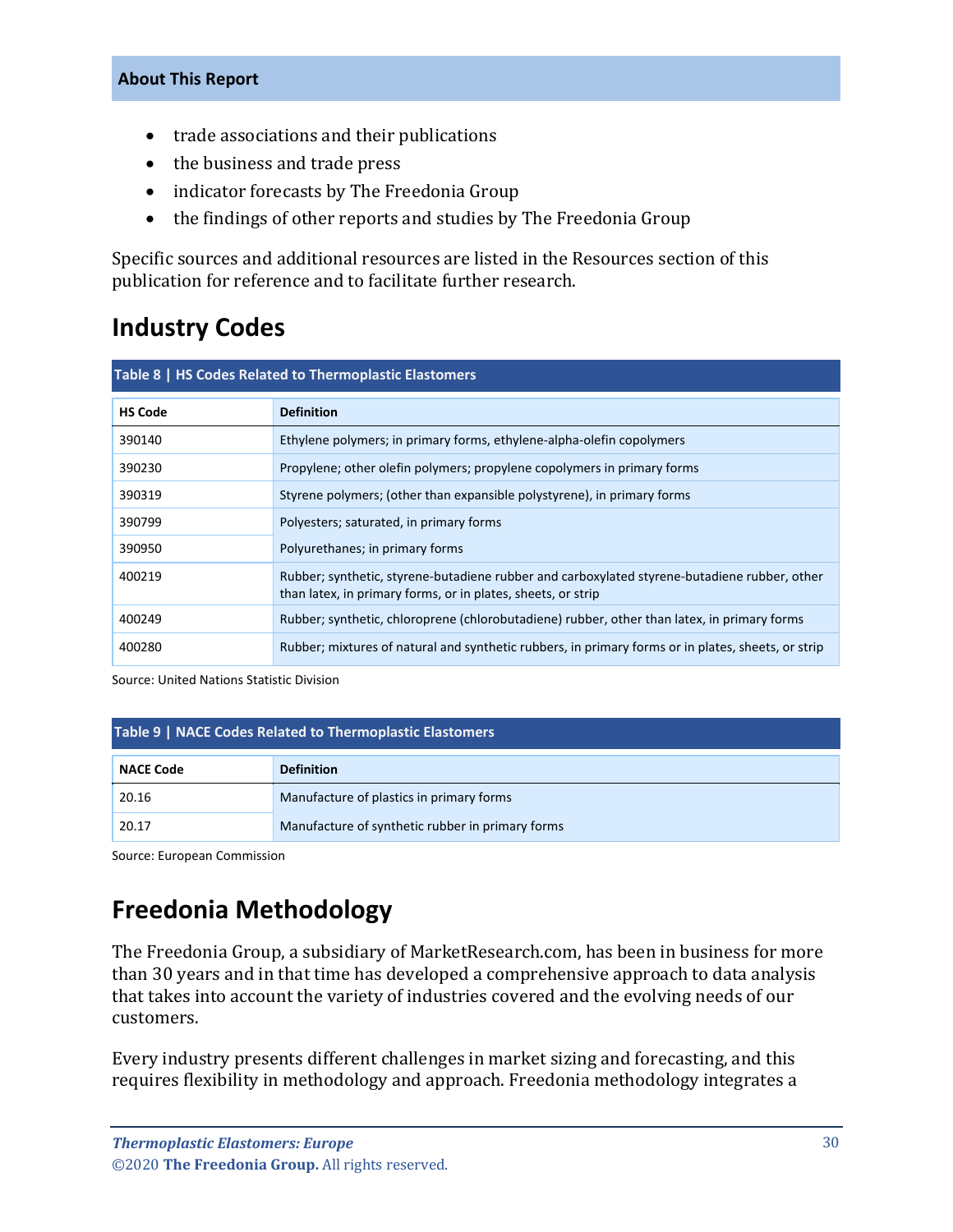variety of quantitative and qualitative techniques to present the best overall picture of a market's current position as well as its future outlook: When published data are available, we make sure they are correct and representative of reality. We understand that published data often have flaws either in scope or quality, and adjustments are made accordingly. Where no data are available, we use various methodologies to develop market sizing (both top-down and bottom-up) and then triangulate those results to come up with the most accurate data series possible. Regardless of approach, we also talk to industry participants to verify both historical perspective and future growth opportunities.

Methods used in the preparation of Freedonia market research include, but are not limited to, the following activities: comprehensive data mining and evaluation, primary research, consensus forecasting and analysis, ratio analysis using key indicators, regression analysis, end use growth indices and intensity factors, purchase power parity adjustments for global data, consumer and end user surveys, market share and corporate sales analysis, product lifespan analysis, product or market life cycle analysis, graphical data modeling, long-term historical trend analysis, bottom-up and top-down demand modeling, and comparative market size ranking.

Freedonia quantifies trends in various measures of growth and volatility. Growth (or decline) expressed as an average annual growth rate (AAGR) is the least squares growth rate, which takes into account all available datapoints over a period. The volatility of datapoints around a least squares growth trend over time is expressed via the coefficient of determination, or  $r^2$ . The most stable data series relative to the trend carries an  $r^2$  value of 1.0; the most volatile – 0.0. Growth calculated as a compound annual growth rate (CAGR) employs, by definition, only the first and last datapoints over a period. The CAGR is used to describe forecast growth, defined as the expected trend beginning in the base year and ending in the forecast year. Readers are encouraged to consider historical volatility when assessing particular annual values along the forecast trend, including in the forecast year.

## **Copyright & Licensing**

The full report is protected by copyright laws of the United States of America and international treaties. The entire contents of the publication are copyrighted by The Freedonia Group.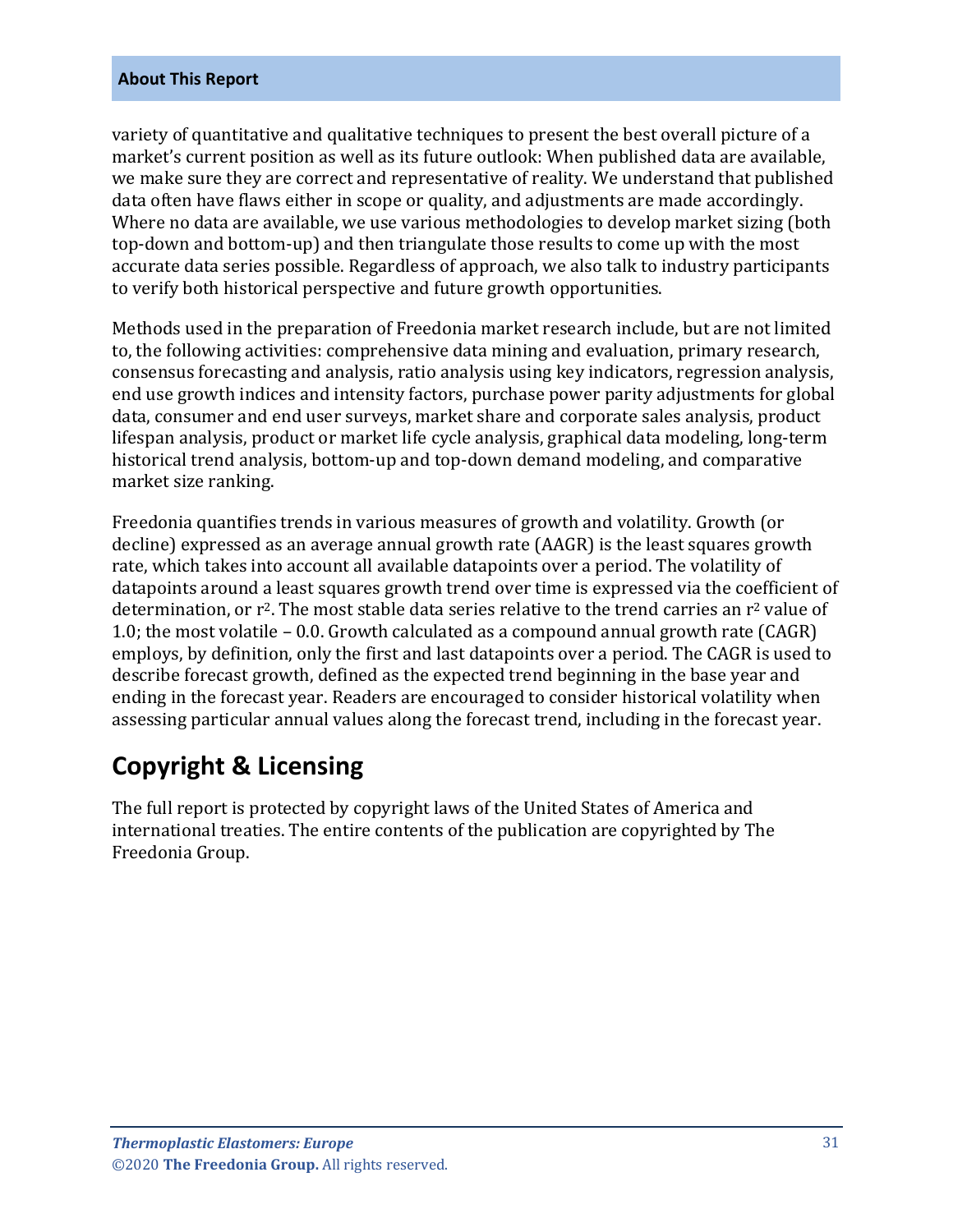## <span id="page-7-0"></span>**Resources**

### **The Freedonia Group**

 *[Global Thermoplastic Elastomers](http://www.freedoniagroup.com/DocumentDetails.aspx?ReferrerId=FL-FOCUS&studyid=3825)* **[Freedonia Industry Studies](http://www.freedoniagroup.com/Home.aspx?ReferrerId=FL-Focus)**  *[Adhesives & Sealants in the US](http://www.freedoniagroup.com/DocumentDetails.aspx?ReferrerId=FL-FOCUS&studyid=3623) [Commercial Roofing](http://www.freedoniagroup.com/DocumentDetails.aspx?ReferrerId=FL-FOCUS&studyid=3876) [Disposable Medical Supplies in the US](http://www.freedoniagroup.com/DocumentDetails.aspx?ReferrerId=FL-FOCUS&studyid=3631) [Gaskets & Seals](http://www.freedoniagroup.com/DocumentDetails.aspx?ReferrerId=FL-FOCUS&studyid=3767) [Global Adhesives & Sealants](http://www.freedoniagroup.com/DocumentDetails.aspx?ReferrerId=FL-FOCUS&studyid=3715)*

 *[Global Disposable Medical Supplies](http://www.freedoniagroup.com/DocumentDetails.aspx?ReferrerId=FL-FOCUS&studyid=3694)*

 *[Global Gaskets & Seals](http://www.freedoniagroup.com/DocumentDetails.aspx?ReferrerId=FL-FOCUS&studyid=3807)*

 *[Global Nonwoven](http://www.freedoniagroup.com/DocumentDetails.aspx?ReferrerId=FL-FOCUS&studyid=3693) s*

 *[Global Pressure Sensitive Tapes](http://www.freedoniagroup.com/DocumentDetails.aspx?ReferrerId=FL-FOCUS&studyid=3685)*

 *[Global Roofing](http://www.freedoniagroup.com/DocumentDetails.aspx?ReferrerId=FL-FOCUS&studyid=3698)*

 *[Global Silicones](http://www.freedoniagroup.com/DocumentDetails.aspx?ReferrerId=FL-FOCUS&studyid=3763)*

 *[Liquid Silicone Rubber](http://www.freedoniagroup.com/DocumentDetails.aspx?ReferrerId=FL-FOCUS&studyid=3751)*

 *[Pressure Sensitive Tapes in the US](http://www.freedoniagroup.com/DocumentDetails.aspx?ReferrerId=FL-FOCUS&studyid=3645)*

 *[Residential Roofing](http://www.freedoniagroup.com/DocumentDetails.aspx?ReferrerId=FL-FOCUS&studyid=3881)*

 *[Roofing](http://www.freedoniagroup.com/DocumentDetails.aspx?ReferrerId=FL-FOCUS&studyid=3835)*

 *[Silicones Market in the US](http://www.freedoniagroup.com/DocumentDetails.aspx?ReferrerId=FL-FOCUS&studyid=3608)*

## **[Freedonia Focus Reports](https://www.freedoniafocusreports.com/redirect.asp?progid=89534&url=/)**

 *[Adhesives & Sealants: United Kingdo](https://www.freedoniafocusreports.com/Adhesives-Sealants-United-Kingdom-FB35088/?progid=89534) m [Commercial Building Construction: United States](https://www.freedoniafocusreports.com/Commercial-Building-Construction-United-States-FF60032/?progid=89534) [Construction: United States](https://www.freedoniafocusreports.com/Construction-United-States-FF60054/?progid=89534) COVID [-19 Market Impact Analysis](https://www.freedoniafocusreports.com/COVID-19-Market-Impact-Analysis-FW95079/?progid=89534) [Disposable Medical Supplies: United Kingdom](https://www.freedoniafocusreports.com/Disposable-Medical-Supplies-United-Kingdom-FB40019/?progid=89534) [Gaskets & Seals: United States](https://www.freedoniafocusreports.com/Gaskets-Seals-United-States-FF50012/?progid=89534) [Global Demographics](https://www.freedoniafocusreports.com/Global-Demographics-FW95050/?progid=89534) [Global Macroeconomy](https://www.freedoniafocusreports.com/Global-Macroeconomy-FW95051/?progid=89534) [Healthcare: United States](https://www.freedoniafocusreports.com/Healthcare-United-States-FF40017/?progid=89534) [Housing: United States](https://www.freedoniafocusreports.com/Housing-United-States-FF60024/?progid=89534) [Industrial Rubber Products: United Kingdom](https://www.freedoniafocusreports.com/Industrial-Rubber-Products-United-Kingdom-FB50016/?progid=89534) [Manufacturing: United States](https://www.freedoniafocusreports.com/Manufacturing-United-States-FF70032/?progid=89534) [Medical Equipment & Supplies: United States](https://www.freedoniafocusreports.com/Medical-Equipment-Supplies-United-States-FF40018/?progid=89534) [Medical Services: United States](https://www.freedoniafocusreports.com/Medical-Services-United-States-FF95014/?progid=89534) [Motor Vehicles: United States](https://www.freedoniafocusreports.com/Motor-Vehicles-United-States-FF85029/?progid=89534) [Roofing: United Kingdom](https://www.freedoniafocusreports.com/Roofing-United-Kingdom-FB60038/?progid=89534) [Rubber Processing Chemicals: Europe](https://www.freedoniafocusreports.com/Rubber-Processing-Chemicals-Europe-FE35079/?progid=89534)*